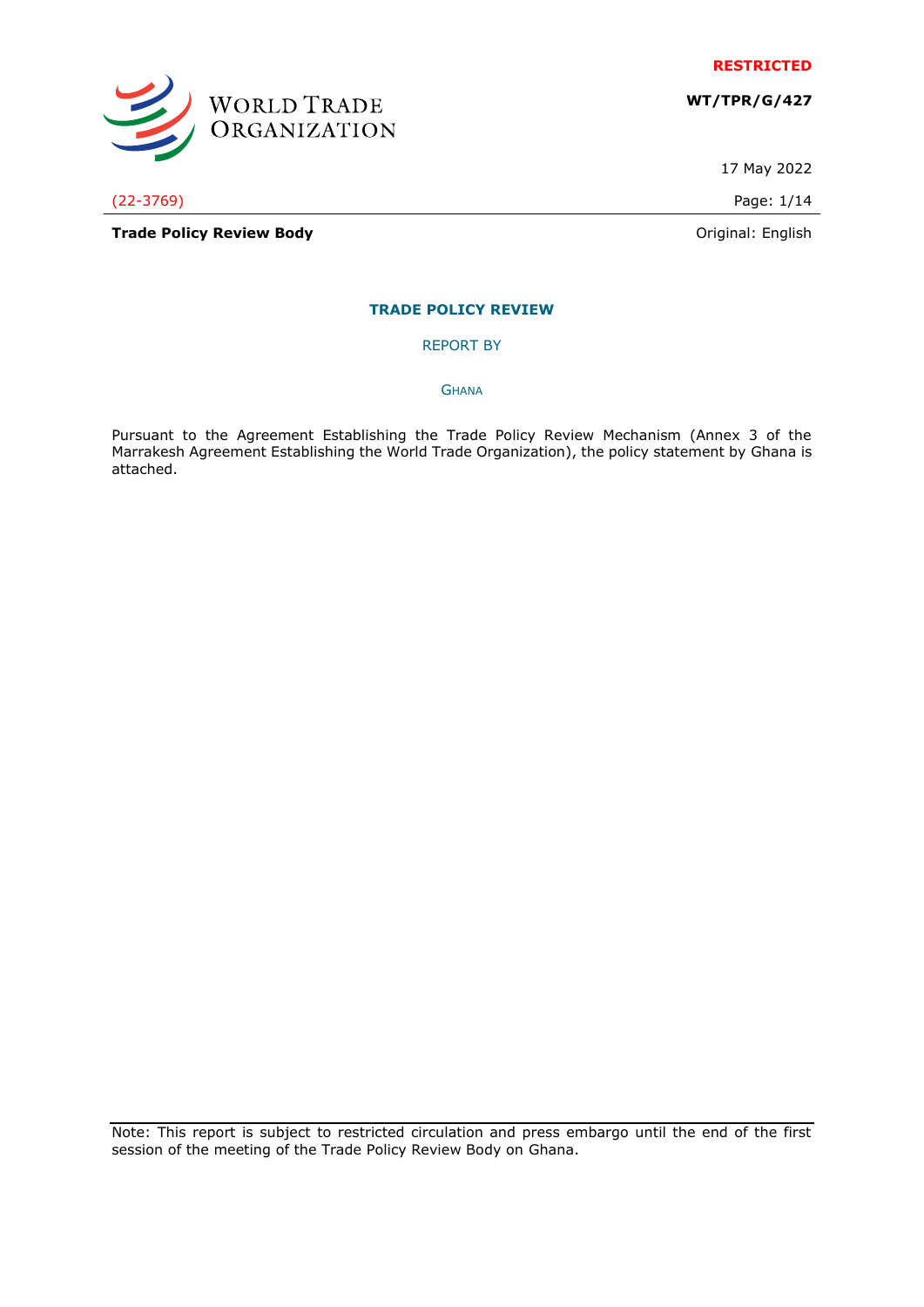# $-2-$

# **Contents**

| 1     |                                                      |
|-------|------------------------------------------------------|
| 2     | MACROECONOMIC ENVIRONMENT AND ECONOMIC PERFORMANCE 4 |
| 2.1   |                                                      |
| 2.2   |                                                      |
| 2.3   |                                                      |
| 2.4   |                                                      |
| 2.5   |                                                      |
| 2.6   |                                                      |
| 2.7   |                                                      |
| 3     |                                                      |
| 3.1   |                                                      |
| 3.2   |                                                      |
| 3.2.1 |                                                      |
| 3.2.2 |                                                      |
| 3.2.3 |                                                      |
| 3.3   |                                                      |
| 3.3.1 |                                                      |
| 3.3.2 |                                                      |
| 3.3.3 |                                                      |
|       |                                                      |
| 4.1   |                                                      |
| 4.1.1 |                                                      |
| 4.1.2 |                                                      |
| 4.1.3 |                                                      |
| 4.2   |                                                      |
| 4.3   |                                                      |
| 5     |                                                      |
| 6     |                                                      |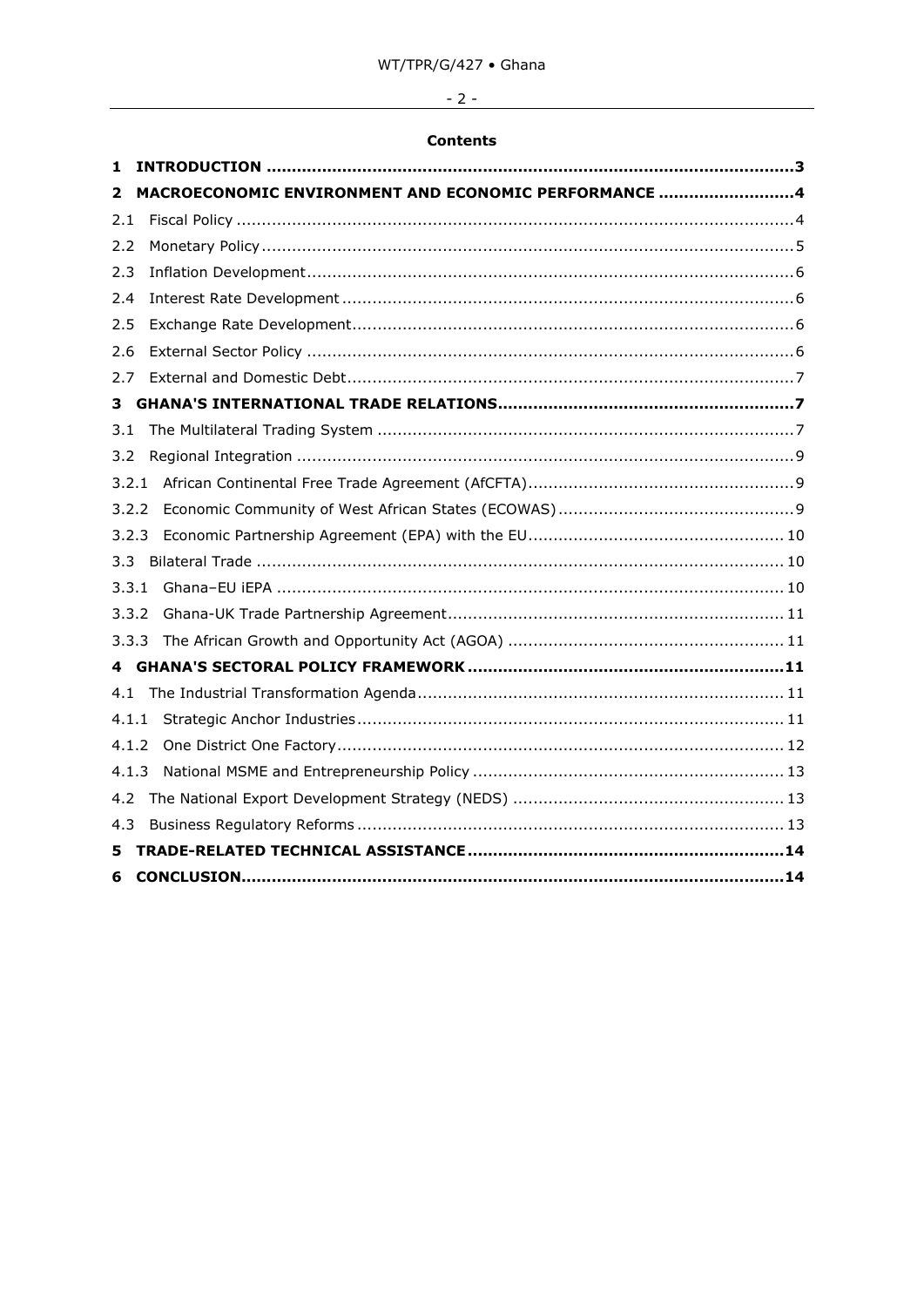## <span id="page-2-0"></span>**1 INTRODUCTION**

1.1. Ghana is located on the Gulf of Guinea in West Africa with a population of approximately 31 million people growing at an annual rate of 2.1%. Ghana has a total land surface area of 238,540 square kilometres and lies on the Atlantic with 540 kilometres coastline.

1.2. Ghana joined the General Agreement on Tariffs and Trade (GATT) in October 1957 after attaining independence in March 1957 and became a founding member of the World Trade Organization (WTO) in 1995. Ghana is a firm believer in the tenets of the Multilateral Trading System (MTS) and continues to take steps to implement WTO-consistent policies.

1.3. Far-reaching reform measures, including reforms in the banking sector and strong disinflationary policies undertaken between 2017 and 2019 placed Ghana's economy on a sound footing. The economy recorded strong GDP growth, averaging 7% and driven mainly by the service and industrial sectors, single-digit inflation at 7.9% (in 2019) along with declining interest rates, unwinding fiscal deficits which ended at 4.8% of GDP in 2019 alongside three consecutive years of primary surpluses, enhanced public debt management policies which restructured the debt profile from short to medium-to-longer term instruments to lessen the repayment burden and create some fiscal space for growth enhancing policy initiatives. In addition, the Central Bank had successfully completed comprehensive banking sector reforms in 2019 which resulted in well-capitalized, strong and liquid banks, well-positioned to support the country's growth and development agenda. On the external front, the current account improved substantially with three consecutive years of trade surpluses and lower deficits, as well as strong foreign exchange reserve buffers, boosted by strong Foreign Direct Investment (FDI) inflows and relative stability in the exchange rate.

1.4. Based on these indicators, the year 2020 started with strong optimism to further consolidate the gains achieved over the preceding years. This was founded on strong and complementary monetary and fiscal policies programmed for the year, which included:

- Prudent monetary policies to steer inflation towards the central target of 8%, with stable exchange rate. The successful completion of the financial sector clean-up had improved prudential regulations, strengthened efficiency, and refocused the sector to its intermediary role to finance the growth needs of the country;
- Fiscal Policy was geared towards aggressive tax reforms and pro-growth initiatives in the agriculture and industrial sectors to expand the productive capacity of the economy;
- Other Structural Reforms were initiated to increase efficiency in the public sector, supported by digitization to formalize the economy and improve the ease of doing business.

1.5. As in other countries, the onset of Corona virus pandemic towards the end of 2019 (COVID-19) posed some challenges to the Ghanaian economy in 2020. These include job losses, unanticipated shortfalls in revenue alongside increased public spending geared towards lessening the socio-economic impact of the Covid-19 pandemic, culminating in rising fiscal financing gap and elevated debt levels. The unprecedented impact imposed by the Covid-19 pandemic led to the suspension of the fiscal responsibility rules in accordance with section 3(1) of the Fiscal responsibility Act, 2018 (Act 982).

1.6. Timely policy interventions and measures were put in place to contain the spread of the coronavirus and protect lives and livelihoods, support businesses and preserve jobs that would otherwise have been lost. Recent data shows signs of strong economic recovery in 2021. Inflation, which, at the height of the pandemic, surged to 11.4%, dropped to 7.5% in May 2021 before inching up to 10.6% in September 2021 due to food price pressures. In addition, the local currency, the Ghana cedi has been relatively stable over the past four years, even in the midst of the pandemic year.

1.7. In the medium-term, the Bank of Ghana will continue to implement sound monetary policy to maintain inflation within the target of  $8\pm2\%$ . In addition, implementation of policies to unwind the COVID-related fiscal excesses and lower the public debt to sustainable levels are underway.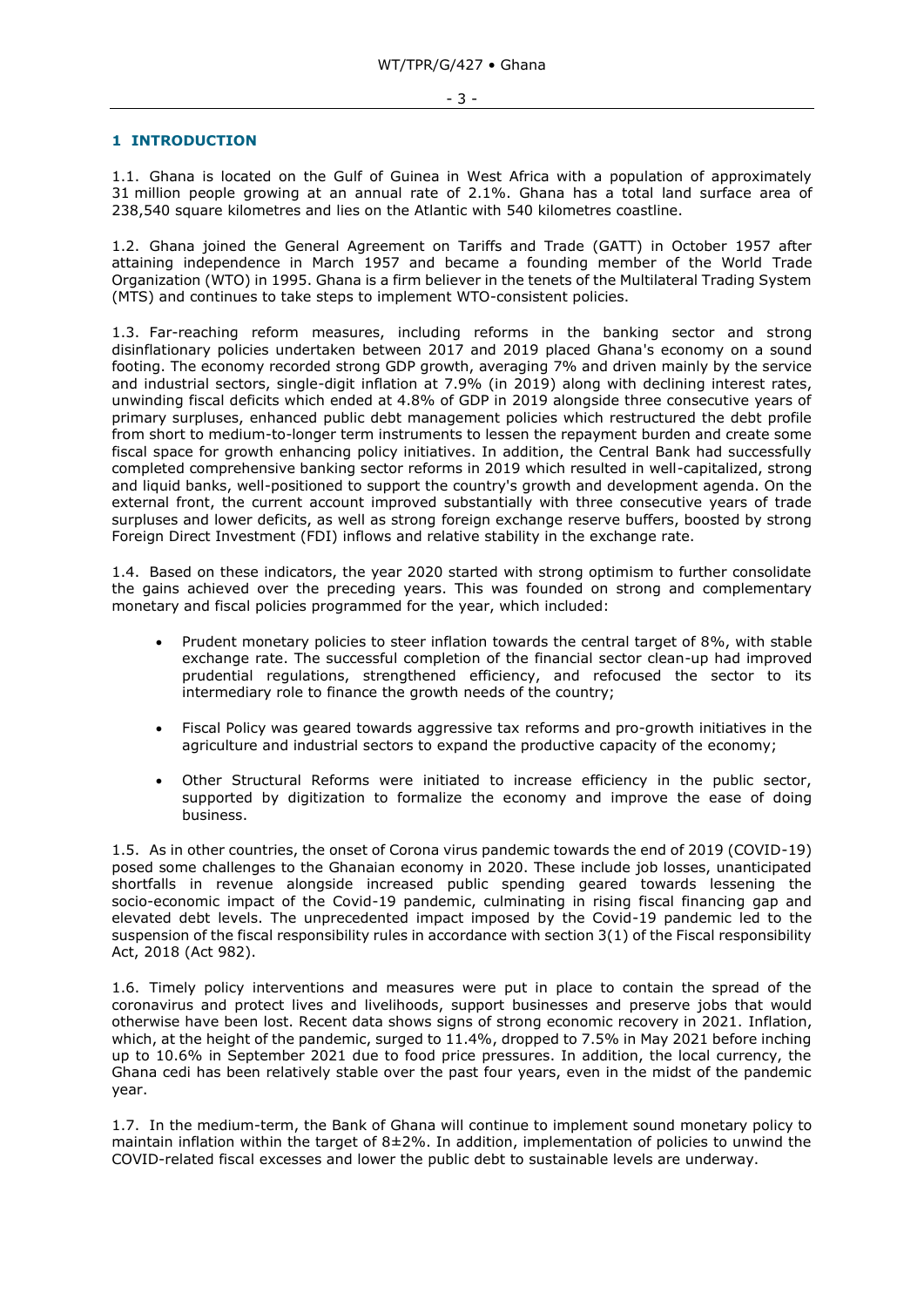#### - 4 -

## <span id="page-3-0"></span>**2 MACROECONOMIC ENVIRONMENT AND ECONOMIC PERFORMANCE**

# <span id="page-3-1"></span>**2.1 Fiscal Policy**

2.1. Ghana's overall growth and relatively stable macroeconomic environment facilitated its transition from a low-income economy to a lower-middle-income economy, with a robust services and industry base driving growth.

2.2. The rebasing of the GDP from 2006 base year to 2013 in 2018 led to adjustments in the size of the economy, GDP growth rates, sector contributions and all related economic indicators as a ratio of GDP. The most significant features of the rebasing were the 26% increase in the size of the GDP in the base year 2013, with the services sector as the largest contributor to the GDP. Ghana's rapid growth over the years was halted by the COVID‑19 pandemic. The partial lockdown in March 2020 to contain the spread of the virus resulted in the sudden stop in economic activity, amid a sharp decline in commodity exports. The economy had grown at an average of 7% in 2017-19, before the sharp contraction in the second and third quarters of 2020 due to the pandemic. The annual GDP growth was 0.4% in 2020. The principal sectors of the economy – agriculture, services and industry (including oil) – grew by  $7.4\%$ ,  $1.5\%$  and –  $3.6\%$  of GDP in 2020, respectively. Ghana had a per capita income of USD 2,213.0 with a GDP value of USD 66.1 billion in 2020, indicating a 1% decline from USD 2,257 per capita income with a GDP value of USD 64.2 billion in 2019.

2.3. Ghana's fiscal policy objectives since 2017 have been in line with the overall macroeconomic goals of stability for accelerated growth and development. In this regard, fiscal policy was geared towards formalizing the economy, aggressive tax reforms and pro-growth initiatives in the agriculture and industrial sectors to expand the productive capacity of the economy.

2.4. The budget deficit, which stood at 7.8% of GDP in 2016, fell to 4.8% in 2019 mainly due to the government's fiscal consolidation measures, as well as adherence to the Fiscal Responsibility Act, which set the annual deficit ceiling at 5% of GDP. In 2020, however, the fiscal deficit increased to 11.7% of GDP, due to the Covid-19 pandemic which resulted in unanticipated shortfalls in revenue and increased spending geared towards moderating the social and economic impact of the pandemic. Total Revenue and Grants for the fiscal year 2020 was GHS 55,132 million, equivalent to 14.4% of GDP, against a revised target of GHS 53,667 million, equivalent to 13.9% of GDP. Higher than expected spending due to Covid-19 pandemic-total Expenditure (including arrears clearance) for the period was GHS 100,053 million, equivalent to 26.1% of GDP, against a target of GHS 97,740 million, equivalent to 25.4% of GDP.

2.5. Over the medium-term, the fiscal policy aims at achieving macro-fiscal prudence that restore economic stability and growth, foster a resilient financial ecosystem and seize the opportunity that the crisis presented to transform the structure of the economy. The 2021 Budget reset the fiscal policy on a consolidation path with the deficit projected to decline to 9.5% of GDP by the end of 2021 and then unwind to 5% by 2024. This would ensure medium-term debt sustainability. The provisional fiscal data for the first half of 2021 show that Total Revenue and Grants amounted to GHS 28.3 billion, equivalent to 6.5% of GDP, against a programmed target of GHS 32.4 billion (or 7.5% of GDP). For the same period, Total Expenditure, including the clearance of arrears, amounted to GHS 50.6 billion, equivalent to 11.7% of GDP, against a programmed target of GHS 55.1 billion (12.7% of GDP). The fiscal deficit for the period was financed from both foreign and domestic sources.

2.6. The Government has put in place the following measures to revitalize the economy in the medium-term:

• The implementation of the Ghana Covid-19 Alleviation and Revitalization of Enterprises Support (Ghana CARES) programme. The programme aims at supporting the private sector to accelerate industrialization, deepen our competitive import substitution and to leverage digitization to raise productivity and create jobs. The Ghana CARES is a twophased programme to be implemented over three and half years. The Phase I of the programme is the Stabilization Phase, built on the immediate life-saving measures that Government had taken to respond to the pandemic. The Phase II of the programme, which began in 2021, is expected to be completed in 2023 and it focuses on revitalization and transformation of the economy.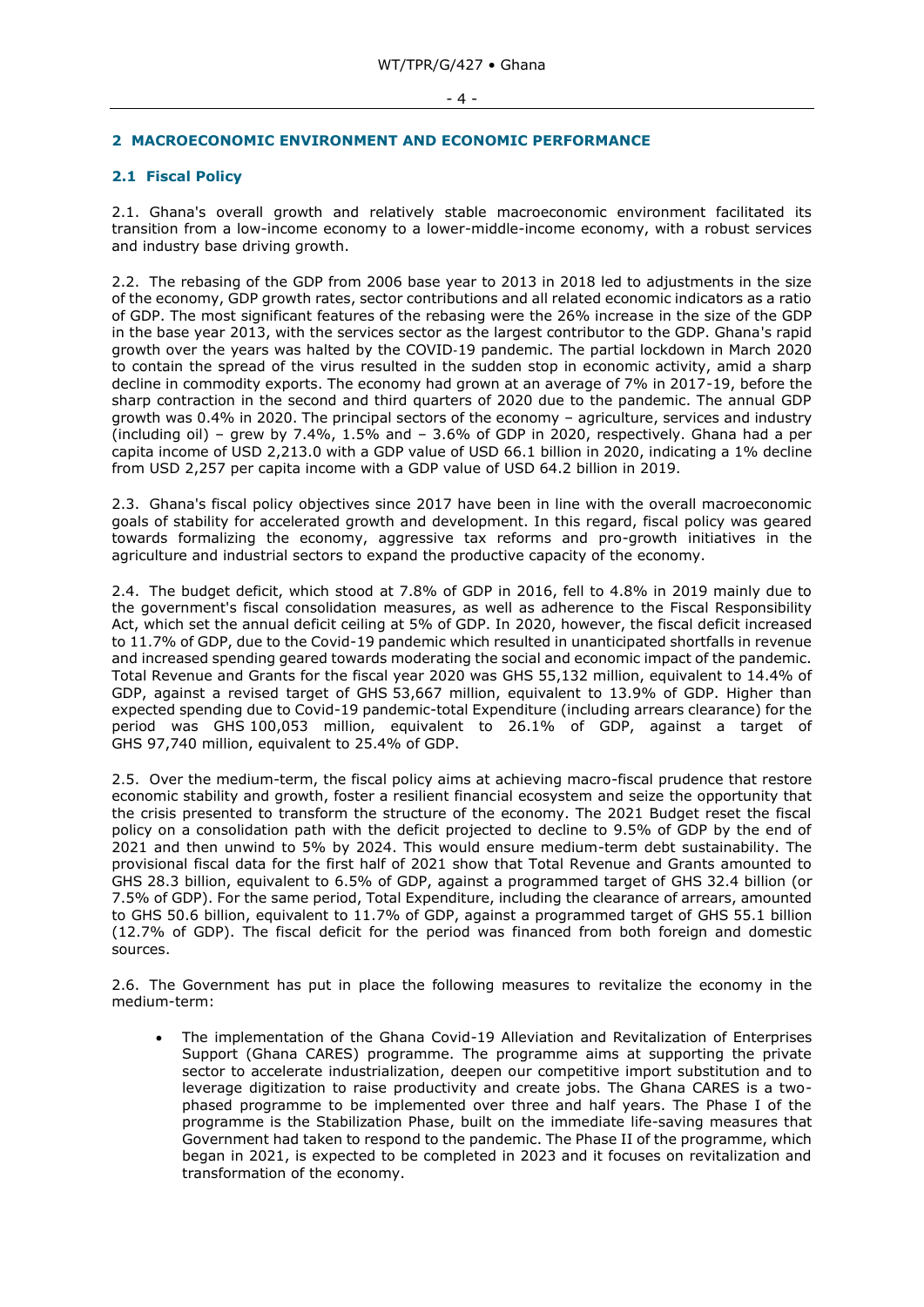• Pursuing medium-term debt strategy that focuses on appropriate financing mix to mitigate the cost and risks that could adversely impact the debt portfolio as well as lengthening the maturity profile of domestic stock to reduce refinancing risk.

2.7. Over the past four years, Government has embarked on several initiatives to drive Ghana's development agenda based on the conviction that leveraging technology improves efficiency, traceability of transactions, delivery of public services, and will considerably bolster the transformation. Some major milestones in formalizing the domestic economy include:

- The implementation of the Integrated Customs Management System, aimed at increasing efficiency at the port, reducing cost and time of doing business at the port and increase tax revenue.
- The development of a digital address system, National ID system, interoperability of payment system and the Ghana.Gov platform. The introduction of the Ghana Card which is linked to Tax Identification Numbers (TIN) has expanded the tax base.
- The introduction of a Universal QR code which enables consumers to make instant payments for goods and services from different sources including bank accounts, mobile wallets and cards.
- Establishment of the Revenue Assurance and Compliance Enforcement (RACE) Initiative to complement the transformative efforts of the Ghana revenue Authority. The RACE initiative is aimed at identifying and eliminating revenue leakages in areas such as petroleum bunkering, gold and mineral exports, port operations, transit goods, warehousing, border controls and free zones operations. It is thus expected to increase domestic revenue mobilization, widen the tax net, and ensure compliance with tax obligations.

## <span id="page-4-0"></span>**2.2 Monetary Policy**

2.8. Like other countries, monetary policy in Ghana has undergone a number of phases. These are: Control regime; Monetary Targeting and Inflation Targeting.

2.9. The focus of monetary policy since the year 2007 has been on achieving price and exchange rate stability as key elements in creating an environment conducive to the achievement of sustainable economic growth.

2.10. To strengthen the Central Bank in the conduct of monetary policy, Parliament passed into law a Bank of Ghana Act 2002 (Act 612) and amended by Act 918. This Act has:

- refocused the primary objective of monetary policy as "stability in the general level of prices";
- provided for the establishment of the monetary policy committee;
- granted the Central Bank operational independence; and
- the Act also enjoined the Central Bank to promote economic growth and ensure financial stability without prejudice to the price stability objective and independent of instructions from the Government or any other authority.

2.11. Monetary policy under the current inflation targeting regime has played a key role in stabilizing the economy and significantly reducing the level of volatility in inflation and inflationary expectations.

2.12. The statutory mandate of the Central Bank is firmly rooted in a renewal of public interest in economic policy and a heightened aversion for inflation and awareness of how much stability contributes to raising the standard of living of Ghanaians.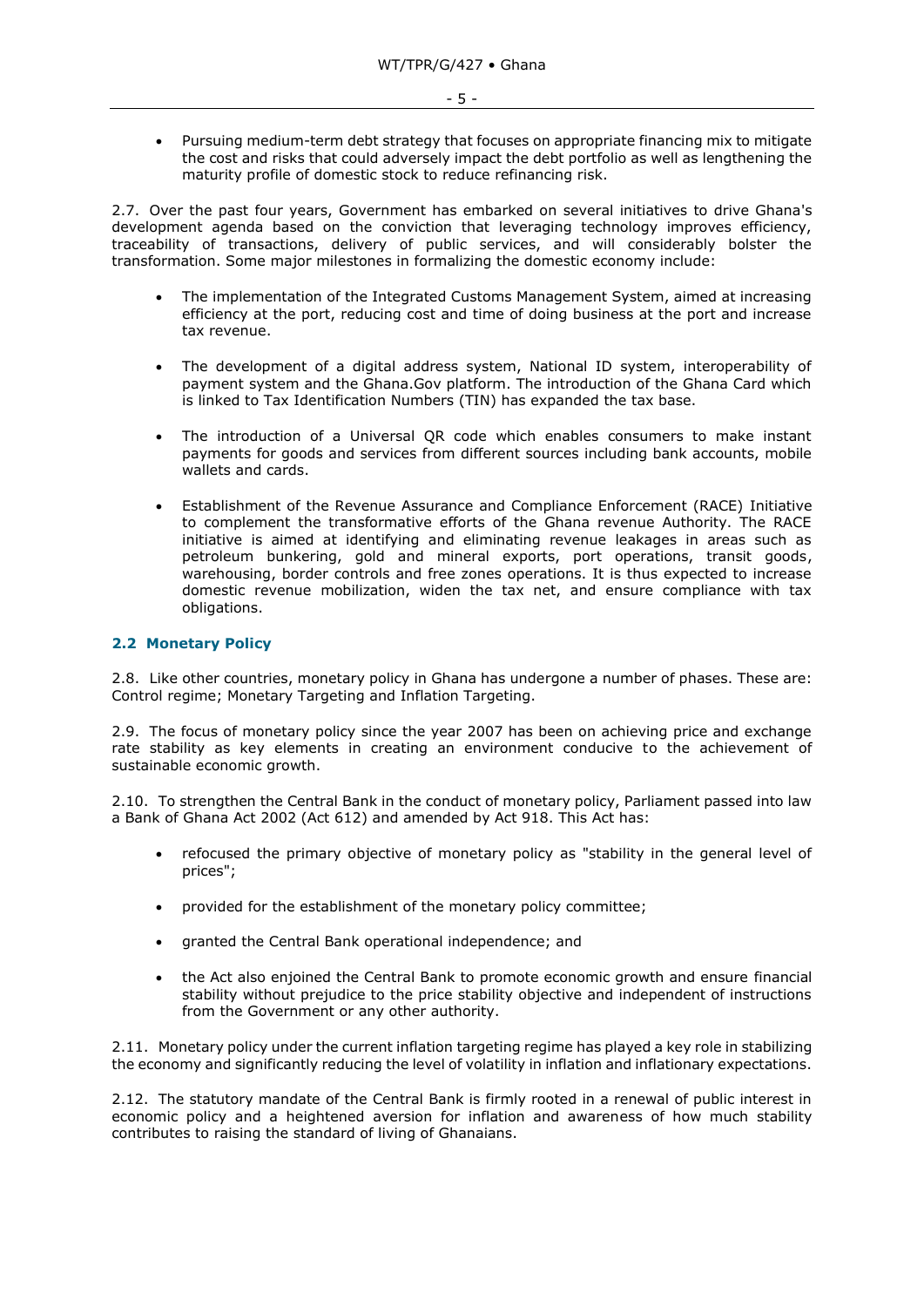2.13. As part of the broader objectives of macroeconomic policy, the thrust of monetary policy in 2021 was to steer inflation towards the medium-term target band of 8.2% following the surge in inflation at onset of the Covid-19 pandemic.

2.14. Growth in broad money supply, including foreign currency deposits (M2+) declined from 42.4% in 2008 to 20.2% in August 2021 compared with 24.8% in August 2020. Growth in M2+ in August 2021 was driven by Net Domestic Assets (NDA) of the banking system, which went up by 28.1% while Net Foreign Assets (NFA) declined 11.2%. This development broadly reflected the supportive monetary and fiscal policies implemented to mitigate the impact of the COVID-19 pandemic.

## <span id="page-5-0"></span>**2.3 Inflation Development**

2.15. Headline inflation generally trended downwards after peaking at 19.2% in March 2016, and ended the year 2017 at 11.8%. The Government achieved its medium-term inflation target band from February 2018 to March 2020 as inflation level declined further and broadly stayed below 8% over the period. Inflation however rose abruptly in April 2020 and peaked at 11.4% in July 2020, primarily due to the panic buying linked to the three weeks partial lockdown in Accra and Kumasi to reduce the spread of the Covid-19 infection. Thereafter, inflation dropped sharply from 10.4% in December 2020 to 7.5% in May 2021, on the back of a well-anchored monetary policy stance, exchange rate stability and favorable food base drifts from a year ago. Subsequently, inflation picked up abruptly to 10.6% in September 2021 on account of rising food prices arising partly from delayed harvests, inputs supply bottlenecks and rising world food prices as well as fuel price adjustments.

## <span id="page-5-1"></span>**2.4 Interest Rate Development**

2.16. Generally, money market rates have trended downwards over the past three years due to prudent monetary and fiscal measures. However, the fiscal pressures occasioned by the onset of the Covid-19 pandemic led to a slight upward trend in interest rate during the first quarter of 2020. Thereafter, interest rate has resumed its downward trends through to August 2021. The 91-day Treasury bill rate declined from 14.5% in 2018 to 12.5% at the end of August 2020, while the 182-day Treasury bill rate also declined from 14.9% to 13.3% over the same period. The weighted average interbank rate declined from 16.1% to 12.6% over the same period, largely reflecting improved liquidity conditions on the interbank market which had transmitted to lending rates.

### <span id="page-5-2"></span>**2.5 Exchange Rate Development**

2.17. Ghana still maintains a flexible exchange rate regime even though the possible impact of any volatility in the foreign exchange market on inflation is carefully monitored. From 2017, the cedi has remained relatively stable even in the pandemic period in light of the prudent monetary and fiscal policies and strong reserves build-up on the back of significant inflows of foreign direct investments (FDIs) and increased earnings of some of Ghana's commodity exports. Over the period, the Ghana cedi moved from a depreciation of 15.7% against the US dollar in 2016 to a depreciation of 3.9% on the interbank market in 2020. The cumulative depreciation of the cedi against the US dollar further slowed down in the first nine months of 2021 to 1.8%.

#### <span id="page-5-3"></span>**2.6 External Sector Policy**

2.18. Prior to 2020, the country's external sector was characterized by substantial improvement in the current account with three consecutive years of trade surpluses, strong foreign exchange reserve buffers, and relative stability in the exchange rate. The Covid-19 pandemic however posed serious challenges to the country's external sector position. The current account deficit widened slightly to 3.1% of GDP in 2020 as the decline in oil exports was partially offset by higher gold prices, resilient private remittances and weaker imports. The relatively strong performance of the external sector led to an increase in the reserves position to USD 11.4 billion, equivalent to 5.2 months of imports in August 2021, one of the highest on record. This compares with a reserved position of USD 9.2 billion, equivalent to 4.0 months imports cover, in the same period of last year. The strong reserves build-up was linked to significant inflows of foreign direct investments, resilient remittances, successful floatation of Eurobond in 2019 and 2021, and the USD 1 billion post Covid-19 recovery fund from the IMF. But the reserve position continues to be threatened by softening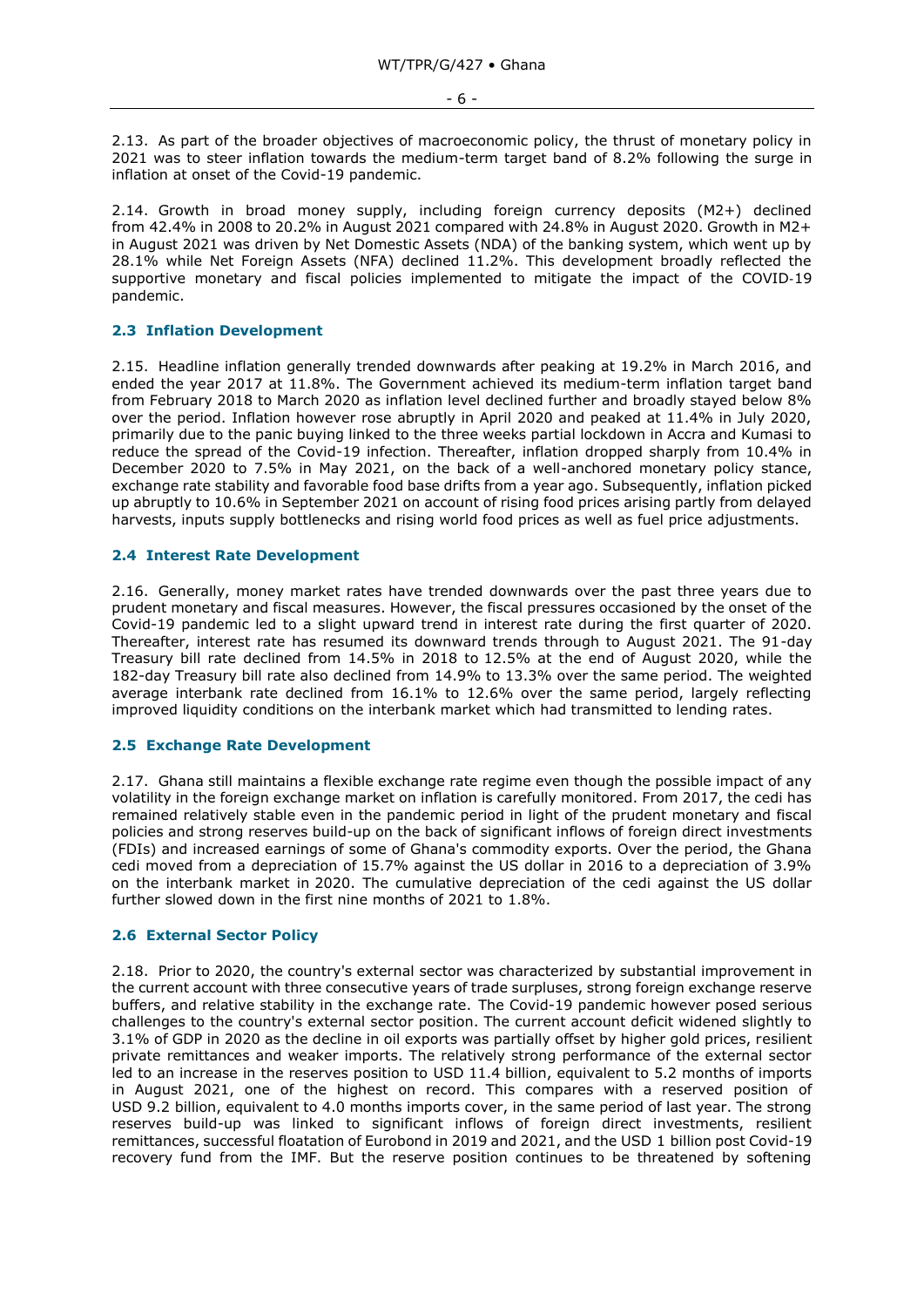#### - 7 -

commodity export prices, especially gold, alongside rising imports as many economies are gradually reopening, as well as sovereign risk concerns on the heels of increasing debt stock.

# <span id="page-6-0"></span>**2.7 External and Domestic Debt**

2.19. The public debt management was enhanced and restructured prior to 2020, by shifting debt from short to medium-to-longer term instruments to lessen the repayment burden and create some fiscal space for growth enhancing policy initiatives. The advent of the Covid-19 pandemic, however, generated a substantial fiscal financing gap in 2020 owing to unanticipated revenue shortfalls alongside increased spending geared towards containing the social and economic impact of the pandemic. At the end of July 2021, Ghana's external debt stood at USD 28.0 billion, up from USD 24.7 billion at the end of 2020 and from USD 20.3 billion at the end of 2019. This constituted 48.4% of total public debt. The increase in external debt stock was mainly accounted for by the Eurobond issuance in 2019 and 2021, the Covid-19 pandemic effects, and contingent liabilities. The external debt as a percentage of GDP increased from 32.1% in December 2019 to 37.0% in December 2020 and as at end-July 2021.

| Selected economic indicators as at the dates indicated          |             |             |             |             |             |             |  |  |  |
|-----------------------------------------------------------------|-------------|-------------|-------------|-------------|-------------|-------------|--|--|--|
|                                                                 | 2015        | 2016        | 2017        | 2018        | 2019        | 2020        |  |  |  |
| Real GDP growth (%)                                             | 2.1         | 3.4         | 8.1         | 6.2         | 6.5         | 0.4         |  |  |  |
| <b>Inflation</b>                                                |             |             |             |             |             |             |  |  |  |
| Year-on-year; end period (%)                                    | 17.7        | 15.4        | 11.8        | 5.8         | 7.8         | 10.5        |  |  |  |
| Annual average (%)                                              | 17.1        | 17.5        | 12.4        | 7.8         | 7.1         | 9.9         |  |  |  |
| Exchange rate (end-period transaction rates)                    |             |             |             |             |             |             |  |  |  |
| GHS/USD                                                         | 3.8         | 3.9         | 4.4         | 4.6         | 5.2         | 5.6         |  |  |  |
| <b>GHS/Pound Sterling</b>                                       | 5.6         | 5.2         | 6.0         | 6.2         | 7.3         | 7.9         |  |  |  |
| GHS/euro                                                        | 4.2         | 4.4         | 5.3         | 5.5         | 6.2         | 7.0         |  |  |  |
| <b>Commodity prices</b>                                         |             |             |             |             |             |             |  |  |  |
| Cocoa (USD/tonne)                                               | 3,093.1     | 2,892.0     | 2,029.4     | 2,293.8     | 2,340.8     | 2,370.0     |  |  |  |
| Gold (USD/fine ounce)                                           | 1,159.3     | 1,248.3     | 1,257.6     | 1,269.2     | 1,392.2     | 1,771.0     |  |  |  |
| OIL, IPE Brent Crude (USD/barrel)                               | 52.4        | 44.0        | 54.4        | 71.1        | 63.2        | 43.9        |  |  |  |
| <b>External sector</b>                                          |             |             |             |             |             |             |  |  |  |
| Exports of goods and services (USD million)                     | 10,321.2    | 11,138.3    | 13,834.8    | 14,942.7    | 15,667.5    | 14,471.5    |  |  |  |
| Imports of goods and services (USD million)                     | 13,465.1    | 12,920.1    | 12,647.8    | 13,134.1    | 13,410.7    | 12,428.6    |  |  |  |
| Current account balance (USD million)                           | $-2,823.60$ | $-2,840.70$ | $-2,003.70$ | $-2,043.90$ | $-1,864.00$ | $-2,134.20$ |  |  |  |
| Overall balance of payments (USD million)                       | 15.89       | $-247.43$   | $-1,091.44$ | 671.52      | $-1,341.31$ | 367.50      |  |  |  |
| Terms of trade index $(2015 = 100)$                             | 100.00      | 99.34       | 91.36       | 94.19       | 95.60       | 102.58      |  |  |  |
| Gross international reserves (end period,<br>in<br>USD million) | 5,884.7     | 6,161.8     | 7,554.8     | 7,024.8     | 8,418.1     | 8,624.4     |  |  |  |
| Months of imports of goods and services                         | 3.5         | 3.5         | 4.3         | 3.6         | 3.9         | 4.0         |  |  |  |
| External debt (USD million)                                     | 15,781.90   | 16,461.00   | 17,157.00   | 17,868.50   | 20,349.40   | 24,715.80   |  |  |  |
| Interest rates (%)                                              |             |             |             |             |             |             |  |  |  |
| Bank of Ghana prime rate                                        | 26.9        | 26.7        | 20          | 17          | 16          | 14.5        |  |  |  |
| 91-day Treasury bill                                            | 21.86       | 16.14       | 13.3        | 14.6        | 14.7        | 14.1        |  |  |  |
| 182-day Treasury bill                                           | 24.4        | 18.5        | 10.4        | 15          | 15.1        | 14.1        |  |  |  |
| 1-year note                                                     | 22.7        | 21.5        | 15.0        | 15.5        | 17.3        | 15.9        |  |  |  |
| 2-year note                                                     | 23.3        | 22.5        | 17.5        | 19.5        | 21          | 18.5        |  |  |  |
| Monetary aggregates growth (year-on-year)                       |             |             |             |             |             |             |  |  |  |
| Reserve money                                                   | 24.2        | 29.6        | 7.0         | 29.5        | 34.4        | 25.0        |  |  |  |
| Total Liquidity (M2+)                                           | 22.40       | 23.38       | 15.57       | 15.4        | 21.7        | 29.6        |  |  |  |
| Broad money (M2)                                                | 22.2        | 24.4        | 17.9        | 15.7        | 16.1        | 35.0        |  |  |  |
| Nominal GDP (GHS million)                                       | 183,526     | 219,595     | 262,798     | 308,587     | 356,544     | 383,486     |  |  |  |
| <b>Government budget (% of GDP)</b>                             |             |             |             |             |             |             |  |  |  |
| Domestic revenue                                                | 16.0        | 14.8        | 15.2        | 15.1        | 14.6        | 14.1        |  |  |  |
| Grants                                                          | 0.9         | 0.5         | 0.6         | 0.3         | 0.3         | 0.3         |  |  |  |
| Total expenditure                                               | 20.3        | 23.3        | 19.8        | 18.9        | 19.0        | 25.6        |  |  |  |
| Overall balance (including grants)                              | $-5.1$      | $-6.0$      | $-4.7$      | $-3.8$      | $-4.7$      | $-11.7$     |  |  |  |
| Domestic primary balance                                        | 3.0         | 0.4         | 2.6         | 2.2         | 1.8         | $-3.3$      |  |  |  |

### **Table 2.1 Selected economic indicators**

Source: The Bank of Ghana (BOG).

## <span id="page-6-1"></span>**3 GHANA'S INTERNATIONAL TRADE RELATIONS**

# <span id="page-6-2"></span>**3.1 The Multilateral Trading System**

3.1. Ghana is interested in the sustenance of a well-functioning multilateral trading system that delivers pro-development outcomes. The recent global pandemic has reinforced the importance of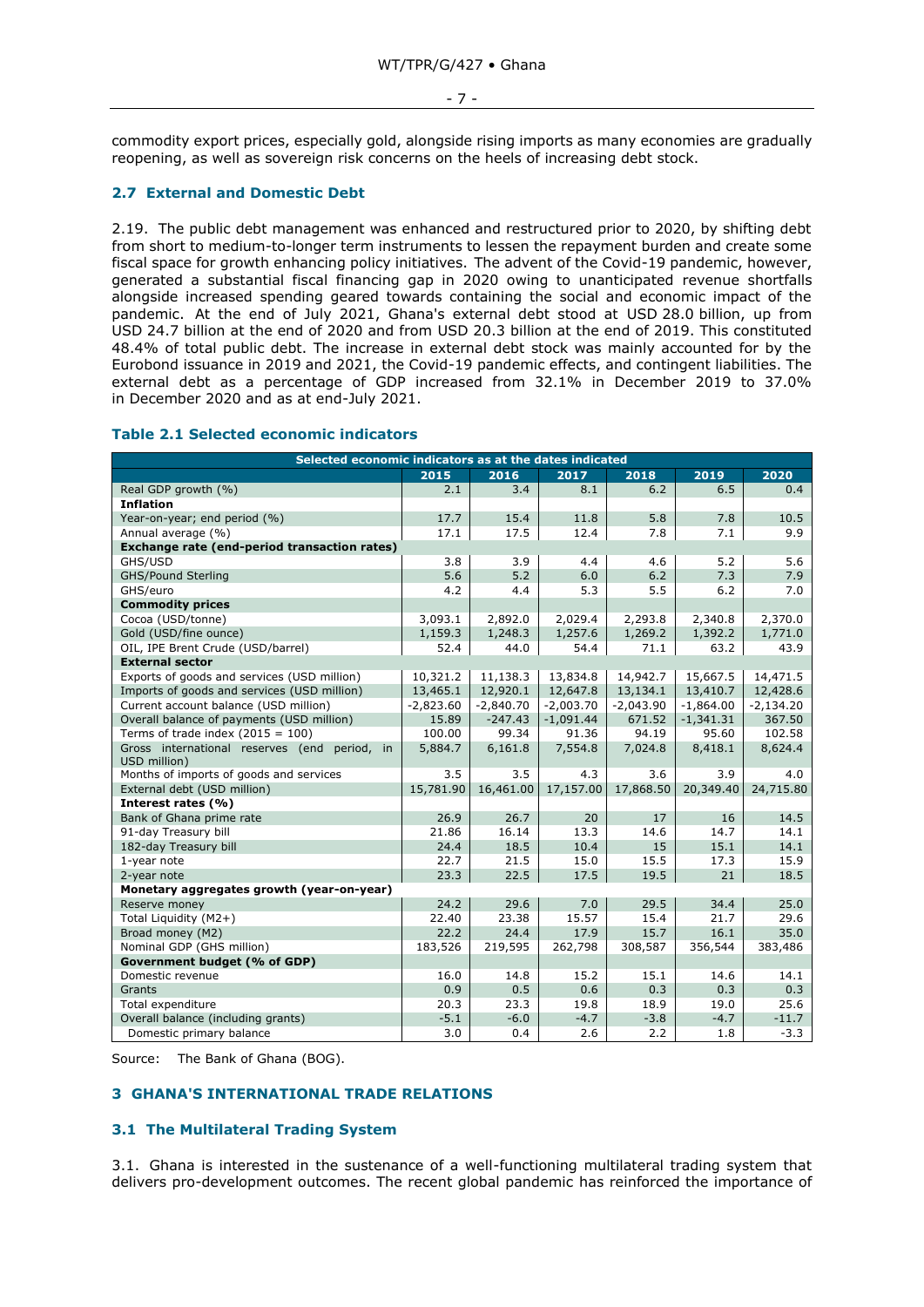- 8 -

the WTO and the role it could play in ensuring a faster post-pandemic recovery. Accordingly, Ghana will continue to engage with all Members of the WTO with a view to ensuring that the WTO makes a positive contribution to the global economic recovery efforts including by ensuring that policies adopted by members are development friendly. In line with Target 14.6 of the Sustainable Development Goals (SDGs), members of the WTO are to conclude an agreement on Fisheries Subsidies that seek to reduce overfishing, overcapacity and Illegal, Unreported and Unregulated (IUU) fishing. Ghana commits to continue engaging positively in these negotiations with a view to ensuring that members meet the expectations of Target 14.6 of the SDGs whilst ensuring that Special and Differential Treatment remains a cardinal element of any negotiated outcomes.

3.2. Again, to ensure that the WTO delivers on pro-development outcomes, Ghana will continue to engage with members to ensure that matters pertaining to the reform of the WTO are expedited. To achieve this, a well-functioning two-tier dispute settlement system is a pre-requisite. Further to ensuring that the WTO remains the pre-eminent global organization responsible for the negotiation of global trade rules, with a specific contribution to the post-COVID Agenda, Ghana would support the negotiations and conclusion of a trade and health agreement as a response to the pandemic. Ghana believes that a strengthened multilateral trading system has the potential of delivering new trading opportunities that can help all Members especially, the developing and least-developed amongst them to alleviate poverty and put their economies on the path of sustainable growth and development.

3.3. Ghana is of the considered view that the WTO has to remain the pre-eminent forum for global trade negotiations and would continue to actively engage members to deliver outcomes that are development-oriented:

- i. Non-Agricultural Market Access (NAMA): The NAMA negotiations have hit a snag and members have not been able to agree on making progress. However, its importance to Ghana's industrialization agenda remains a priority. Ghana bound only 1.2% of its industrial tariffs in the Uruguay Round. Ghana is currently implementing a comprehensive Industrial Transformation Agenda which seeks to take advantage of the global market space. To achieve this, restrictive market practices such as tariff escalation and tariff peaks should be properly disciplined within the multilateral trading system. Kick-starting the NAMA negotiations, therefore, holds a lot of promise for Ghana. Should the negotiations commence, Ghana in the spirit of compromise, will be prepared to increase its tariff binding to assure business people and investors of the stability, security, certainty and predictability of its business environment. Since Ghana depends heavily on customs duties as a source of government revenue for development, it would require some policy space for revenue purposes and also for the protection of its infant industries for rapid industrialization and diversification of its industrial base.
- ii. Agriculture: In the Uruguay Round, Ghana bound all its agricultural tariffs. About 99% of its agricultural tariffs were bound at a ceiling level of 99% effective 2004. Lower bound rates of 40% and 50% were set for a few agricultural products to apply from 1995. However, Ghana has for all these years maintained a standard maximum applied rate of 20% on all agricultural products, with lower rates of 0%, 5%, or 10% applying to a quarter of these products. Ghana has now adopted the Economic Community of West African States (ECOWAS) Common External Tariff (CET) which has a five-band tariff structure of 0%, 5%, 10%, 20% and 35%. Ghana does not maintain any export subsidies nor does it maintain any trade-distorting domestic support. However, Ghana is not immune from the deleterious effects of export subsidies and trade-distorting domestic support of some WTO members. Against this backdrop, the complete elimination of export subsidies within the context of the Bali and Nairobi Ministerial Decisions should be fully implemented. Substantial reduction in domestic support by Members also remains a priority to Ghana. Other areas of the agriculture negotiations of special interest to Ghana include the reduction or elimination of tariff peaks and tariff escalation on products of export interest to Ghana, the self-designation of Special Products by developing countries to be treated flexibly in the negotiations, and a Special Safeguard Mechanism (SSM) to deal with import surges. Preference erosion is also a matter of concern to Ghana. It is Ghana's expectation that negotiations on these issues would be concluded in a manner that would give true meaning to the concept of Special and Differential Treatment.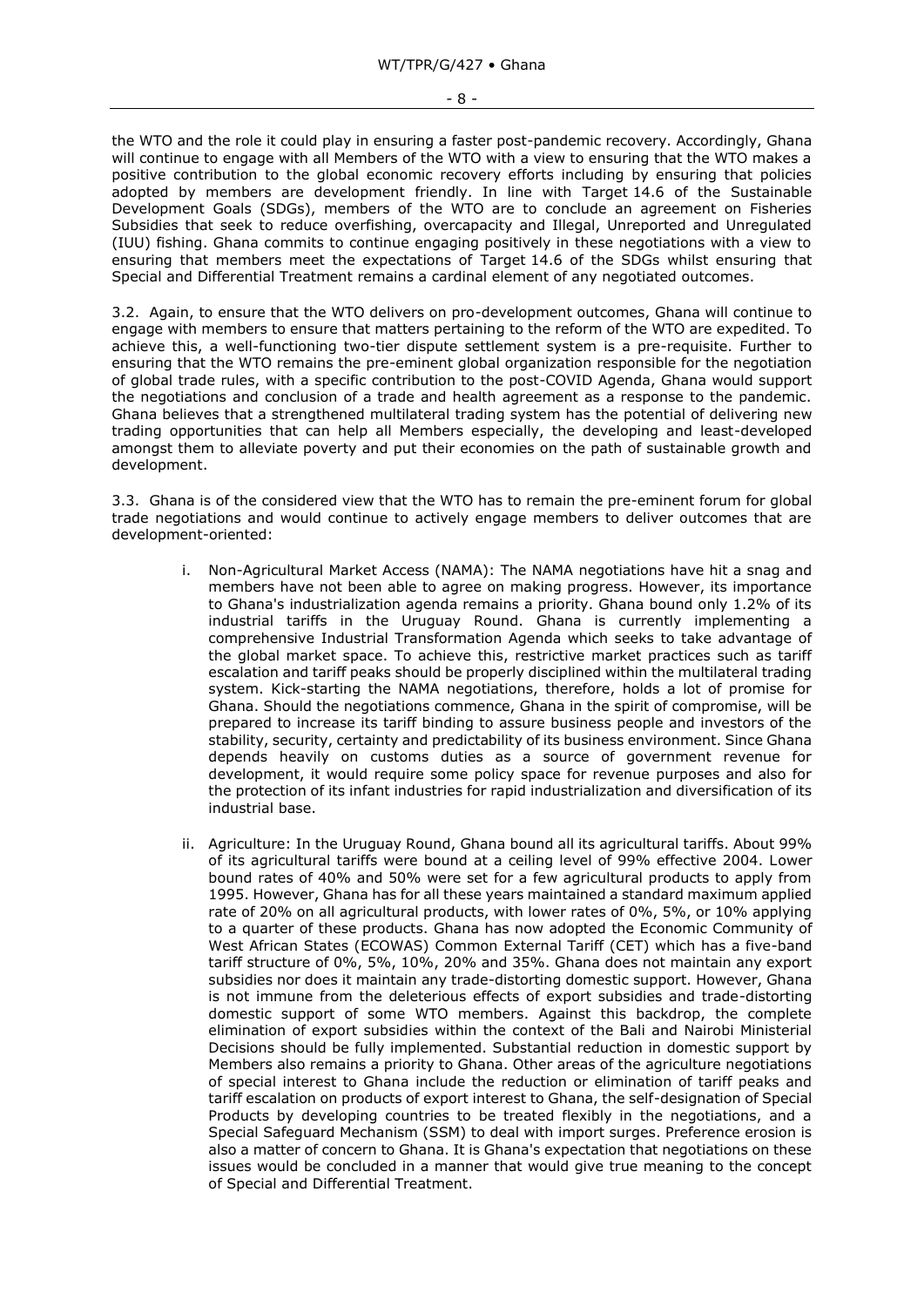- iii. Rules: Although minimal activity has taken place in this area in the last few years, as a country engaged in the negotiation of Free Trade Agreements with developed countries compatible with Article XXIV of GATT, 1994, Ghana has a profound interest in the amendment of Article XXIV to introduce into it, flexibilities in favour of developing countries concluding Free Trade Agreements (FTA) with developed countries. Ghana, therefore, urges the Group on Rules to seriously and expeditiously address proposals submitted in the last few years by the ACP Group and others on Regional Trade Agreements.
- iv. Services: In the Uruguay Round negotiations on services, Ghana made commitments in basic telecommunications services; financial services (banking and insurance); transport services (maritime transport); educational services (secondary and specialist); construction and related engineering services; and tourism and travel related services.

3.4. These areas were carefully selected because of the desire of the Government to attract investments as well as technological innovations into the sectors to facilitate development. The objective was to allow suppliers of these services to compete more effectively and lower costs to consumers as well as enable efficient development of the other sectors of the economy, which require those services as inputs.

3.5. Should the negotiations gain traction, Ghana will be prepared to make new offers within the context of Special and Differential Treatment. In preparing these offers, as in the past, consideration will be given to those services whose efficient delivery or supply could contribute to the efficient operation of other sectors of the economy. The offers will mostly be improvements on the Uruguay Round offers, reflecting a more liberalized environment. Ghana's primary objective in the services sector is to build and strengthen its domestic supply capacity, efficiency and competitiveness to enable it take better advantage of the market access opportunities in sectors and modes in which it has supply capacity.

3.6. Ghana expects its developed country partners to open up sectors and modes of supply of export interest to developing countries, particularly mode four. Developed country members' offers should take cognizance of Article IV paragraph 1 of GATS. Should the negotiations gain traction, Ghana would like the general architecture of the GATS to be maintained. Ghana, like many other African countries, also favours the maintenance of the "positive list" "bottom up" approach, which enables it to select the sectors and sub-sectors and modes of supply of interest to it.

# <span id="page-8-0"></span>**3.2 Regional Integration**

# <span id="page-8-1"></span>**3.2.1 African Continental Free Trade Agreement (AfCFTA)**

3.7. Ghana hosts the Secretariat of the African Continental Free Trade Area (AfCFTA). Fifty-four  $(54)^1$  out of the Fifty-five (55) African Union member states are signatories to the AfCFTA. As of December 2021, over 40 member states had ratified the Agreement in preparation for implementation. Official trading under the AfCFTA commenced on 1 January 2021 and has since continued.

3.8. Phase II of the AfCFTA negotiations which is currently ongoing is focused on Investment, Competition, Intellectual Property Rights, Digital Trade; and Women and Youth in Trade.

3.9. A robust Dispute Settlement Body has been established under the AfCFTA to take care of trade disputes and other related matters.

# <span id="page-8-2"></span>**3.2.2 Economic Community of West African States (ECOWAS)**

3.10. Ghana is committed to deepening its regional economic cooperation and integration agenda especially as it currently Chairs the Summit of ECOWAS Heads of State and Government. Ghana actively participates in ECOWAS activities at all levels, including the statutory Assembly of Heads of

 $1$  Eritrea has so far not signed the Agreement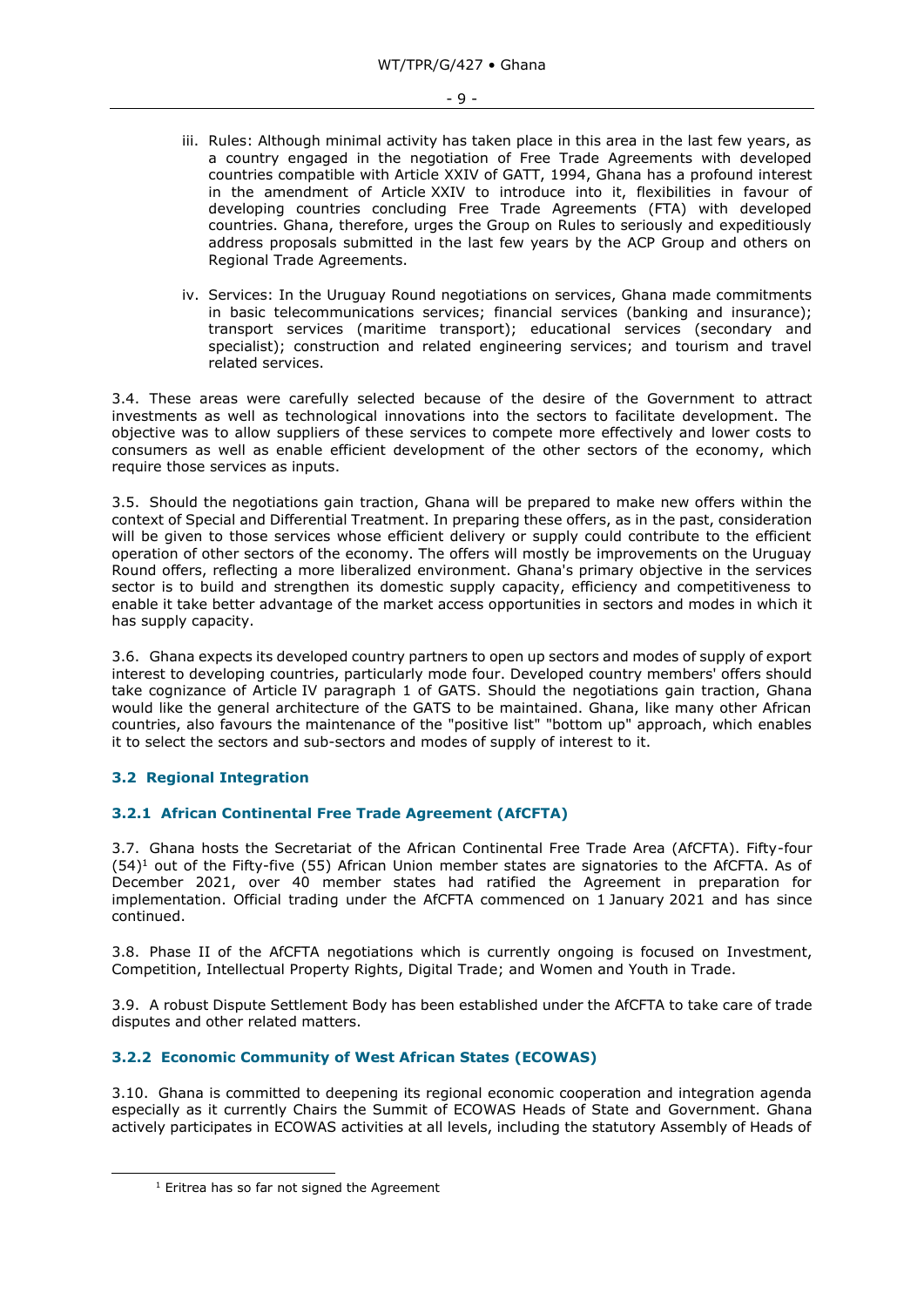State and Government; Council of Ministers; Senior Officials meetings and the Community Parliament, *inter alia*.

3.11. With regard to the implementation of ECOWAS protocols, integration programmes and activities to promote trade and investment in the sub-region, Ghana has aligned its policies to the regionally adopted policies and is fully compliant in administering the following:

- i. **Free Movement of Persons:** Ghana has abolished entry visas and permits for ECOWAS nationals, and adopted the ECOWAS community passports for travels and implemented the ECOWAS Brown Card scheme.
- ii. **ECOWAS Trade Liberalization Scheme (ETLS):** Ghana is fully implementing the ECOWAS Trade Liberalization Scheme (ETLS) under which goods from the sub-region enter Ghana duty-free. In line with the harmonization of customs documents by ECOWAS Member States, Ghana has adopted the ECOWAS certificate of origin, customs nomenclature (HS) and the customs declaration form. Ghana is charging the Community levy of 0.5% on imported goods from countries outside the region. To benefit from the from the ETLS, the eligibility criteria for industrial products is based on satisfying ECOWAS rules of origin and other certification conditions.
- iii. **Common External Tariff (CET):** The ECOWAS Common External Tariff was adopted by the Assembly of Heads of State and Government in Dakar, Senegal in October 2013 making ECOWAS a Customs Union. The implementation of the CET started in 2015 and has harmonized the tariff structures of all ECOWAS Member States.

# <span id="page-9-0"></span>**3.2.3 Economic Partnership Agreement (EPA) with the EU**

3.12. The West African (ECOWAS + Mauritania) – EU negotiations on the EPA were concluded on 30 June 2014 with the initialling of an agreed text by Chief Negotiators. The Heads of State endorsed the Agreement in July 2014 and opened it up for signature by the Member States. To date, 15 out of the 16 West African countries have signed the Agreement, leaving Nigeria as the only country yet to sign. The Agreement would enable West Africa to take full advantage of market access opportunities offered by the EU and integrate into the global economy.

#### <span id="page-9-1"></span>**3.3 Bilateral Trade**

3.13. In our efforts to deepen our trade and investment cooperation, Ghana is embarking on an aggressive programme of establishing Joint Business Councils with its key bilateral trade parties. Its purpose is to deepen our trade and investment cooperation with strategic partners.

3.14. In addition to the above, Ghana has signed Bilateral Agreements and Memorandum of Understanding on Trade and Economic Cooperation to explore opportunities offered in key strategic markets, foster business cooperation and technology transfer, and encourage Foreign Direct Investment (FDI). These include the Ghana – United Kingdom (UK) Trade Partnership Agreement (TPA), as well as the Ghana – Germany and Ghana – Rwanda Agreements.

3.15. On Preferential Trade Arrangements, Ghana benefits from the Generalized System of Preferences (GSP) offered by industrialized countries other than the EU and the United States of America.

# <span id="page-9-2"></span>**3.3.1 Ghana–EU iEPA**

3.16. As a precautionary measure to safeguard duty-free market access to the EU against any possible delay to the implementation of the WA EPA, Ghana initialled an interim EPA (iEPA) on 28 July 2016 which was subsequently ratified by Parliament on 3 August 2016. The Ghana – EU iEPA retains the EPA principle of maintaining duty-free access to the EU in exchange for a gradual opening of the Ghanaian market but foregoes the benefits of a harmonized regional agreement. The tariff liberalization under the new regime officially commenced on 1 July 2021 with the issuance of a joint communique by the Government of Ghana and the European Union.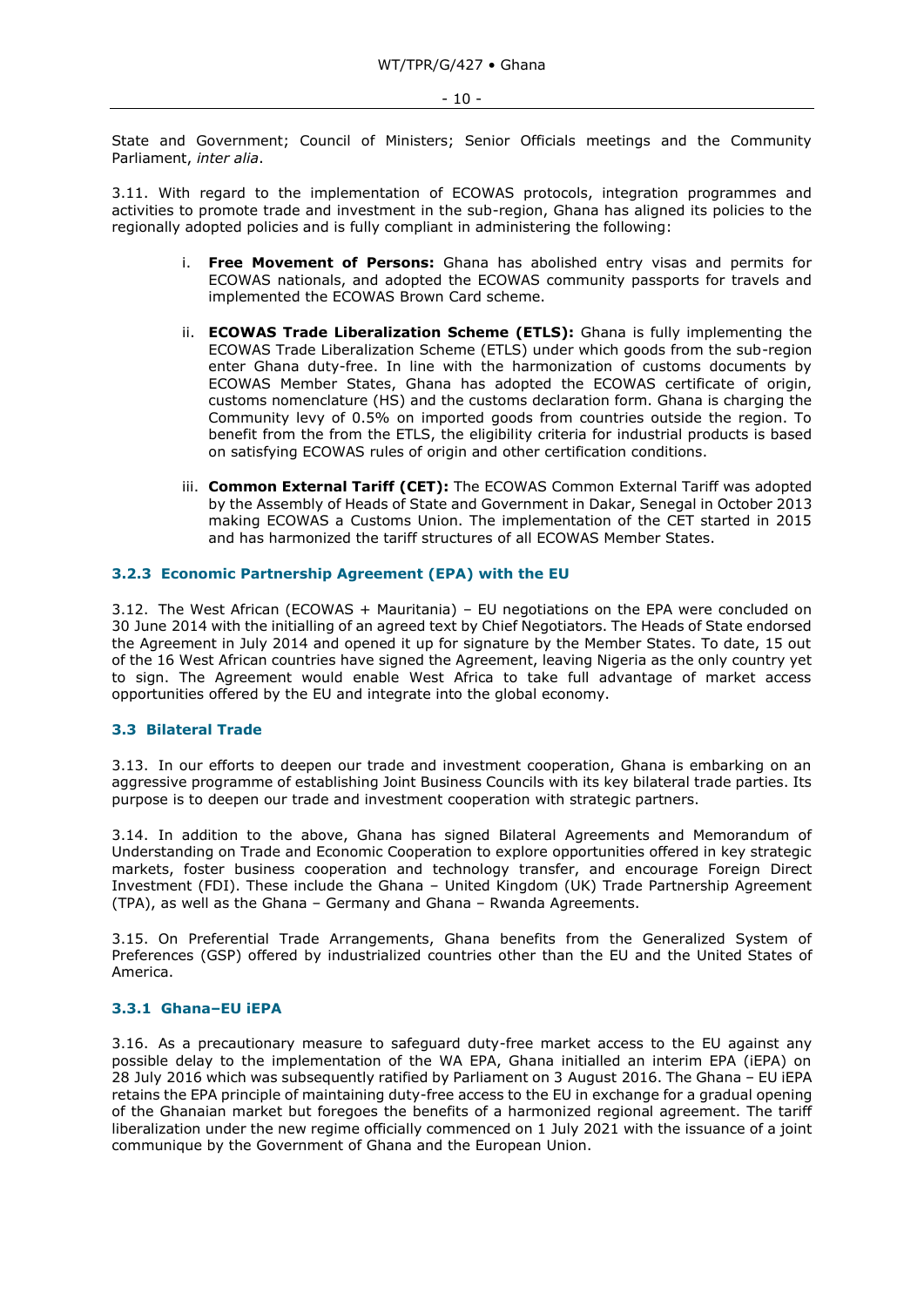#### <span id="page-10-0"></span>**3.3.2 Ghana-UK Trade Partnership Agreement**

3.17. Negotiations of the Interim UK-Ghana Trade Partnership Agreement were concluded on 4 February 2021 and the Agreement signed on 2 March 2021. The Agreement, which has now been ratified by the Parliament of Ghana had previously been applied on a provisional basis since 5 March 2021.

# <span id="page-10-1"></span>**3.3.3 The African Growth and Opportunity Act (AGOA)**

3.18. The United States offers a number of African countries, including Ghana, special access to its market under the African Growth and Opportunity Act (AGOA). Under AGOA, over 6,000 products from the beneficiary countries enter the USA market duty-free and quota-free. Apparel made from U.S. fabric, yarn or thread also enter the U.S. market duty-free and quota-free.

# <span id="page-10-2"></span>**4 GHANA'S SECTORAL POLICY FRAMEWORK**

# <span id="page-10-3"></span>**4.1 The Industrial Transformation Agenda**

4.1. Since 2017, Ghana's Sectoral Policy Framework is focused on the implementation of Government's Ten-Point Industrial Transformation Agenda. The Ten-Point Plan is designed to pursue industrialization, harness the benefits of market access opportunities, create job opportunities and ensure prosperity for all Ghanaians. The under listed are the various components of the Agenda:

- i. National Industrial Revitalization Programme
- ii. One District One Factory
- iii. Strategic Anchor Industries
- iv. Industrial Parks and Special Economic Zones
- v. Development of small and medium-scale Enterprises (SMEs)
- vi. Export Development Programme
- vii. Enhancing Domestic Retail Infrastructure
- viii.Business Regulatory Reforms
- ix. Industrial sub-contracting Exchange
- <span id="page-10-4"></span>x. Improving Public-Private sector Dialogue

# **4.1.1 Strategic Anchor Industries**

4.2. Government as part of its comprehensive plan to develop new growth poles for economic transformation has identified a number of Strategic Anchor Initiatives as new pillars of growth for the Ghanaian economy. These include the Vehicle Assembly and Automotive Industry; Garments and Textiles Industry; Pharmaceuticals Industry; Vegetable Oils and Fats; Industrial Starch; Industrial Chemicals (incl. Industrial Salt); Machinery and Equipment Manufacture; Integrated Bauxite and Aluminum; Iron and Steel; and Petrochemical Industry.

# *Ghana Automotive Development Policy*

4.3. The Government of Ghana, as part of its transformational agenda has identified Vehicle Assembly and Automotive Components Manufacturing as a strategic anchor industry to be facilitated and supported as part of the Ten-Point Plan for industrial development. Consequently, in 2019, the Ghana Automotive Development Policy outlining was approved by Cabinet as a result of this positive signal, Ghana is attracting investment in vehicle assembly from leading Original Equipment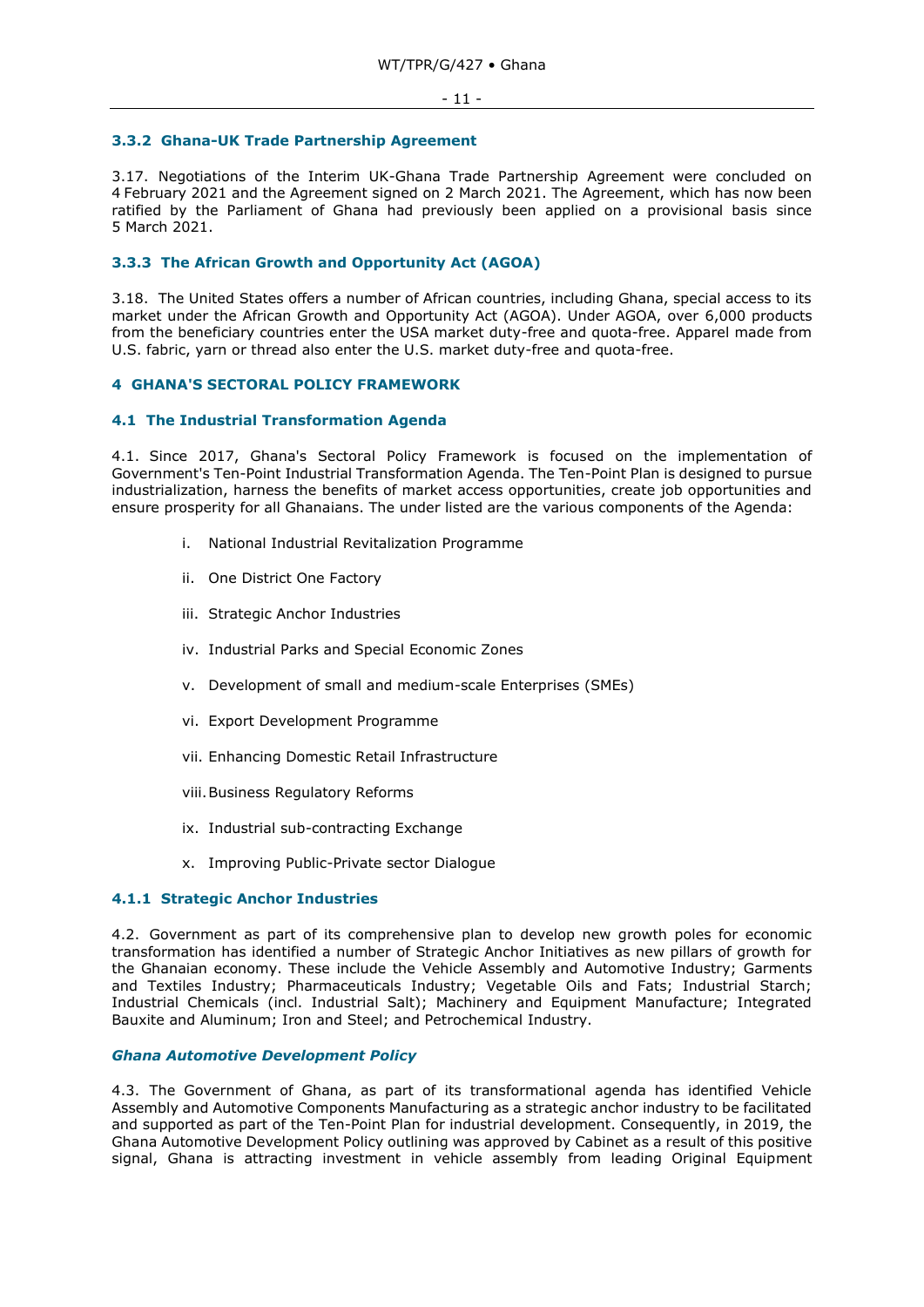Manufacturers (OEMs) and investment partners, with positive projections of spill-overs into local manufacturing.

- 4.4. The Strategic Objectives of the Ghana Automotive Development Policy include:
	- To establish a fully integrated and competitive industrial hub for automotive assembling in collaboration with the private sector – global, regional and domestic;
	- To generate highly skilled jobs in automotive assembly and the manufacture of components and parts, with spill over effects into other sectors of the economy;
	- To establish an asset-based vehicle financing scheme for locally manufactured vehicles to ensure affordability for vehicle buyers;
	- To improve balance of payments through competitive import substitution and export market development;
	- To improve vehicle safety and environmental standards;

# *National Sugar Policy*

4.5. To provide a predictable and consistent policy and incentive framework for the development an integrated sugar industry in Ghana as part of Government's industrial transformation agenda, the National Sugar Policy was approved in November, 2019. The Policy outlines various incentives to attract investment into Ghana's sugar industry. It also assures sugar producers of a level playing field where their rights and obligations are fully protected and respected. The prescriptions and targeted interventions in the Sugar Policy are designed to achieve the following specific strategic objectives:

- i. To develop and establish a globally competitive and sustainable sugar industry in Ghana that delivers self-sufficiency in sugar production by the year 2025.
- ii. To generate highly skilled, well paid agricultural and industrial jobs (direct and indirect) from extensive private sector investment in modern sugar mills and labour-intensive sugarcane estates.
- iii. To pursue import competition and exports of raw and refined sugar to improve the balance of payments
- iv. viii. To attract additional investments in the development of sub-industries such as fertilizer and animal feed from the by-products of the sugar industry.

# <span id="page-11-0"></span>**4.1.2 One District One Factory**

4.6. The "One District One Factory" (1D1F) initiative is one of the key components of the Ten Point Industrial Transformation Agenda of the Government of Ghana. The initiative is designed to support the establishment of at least one industrial enterprise in each of the 260 districts, and is private sector led but facilitated by the Government.

4.7. The primary goal underpinning the industrial transformation agenda is to produce locally to meet domestic demand, expand export and move Ghana Beyond Aid.

4.8. The intervention seeks to create business opportunities at the district level by harnessing the strengths and resources of the intervention areas using efficient technology and demand driven value chain. The 1D1F programme is geared towards creating an enabling environment and support for the growth and industrialization of the Metropolitan, Municipal and District territories of the country through the provision of investment opportunities which will lead to increased employment and standards of living; remove regional disparities; and promote gender inclusion, income distribution and sustainable development.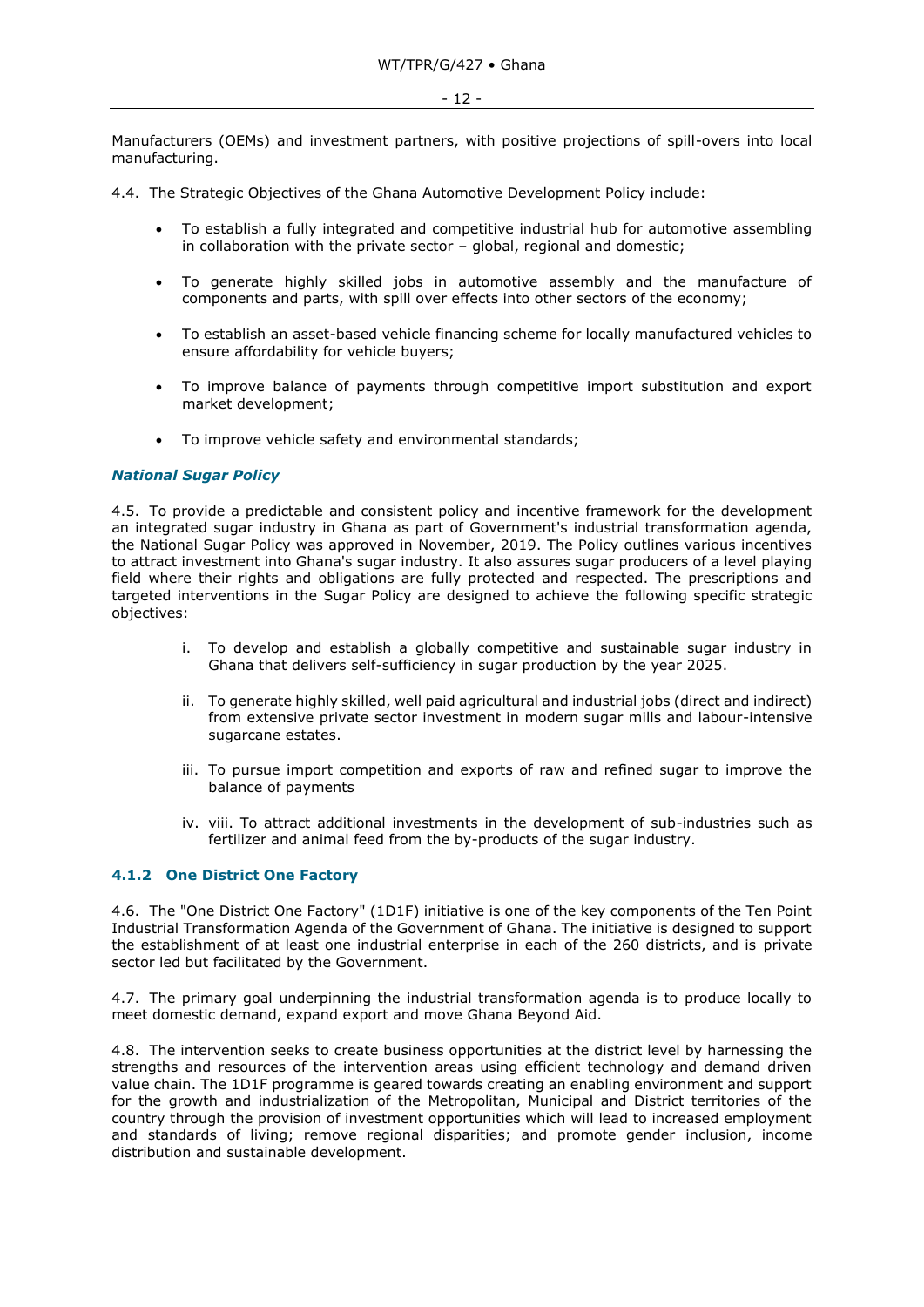## <span id="page-12-0"></span>**4.1.3 National MSME and Entrepreneurship Policy**

4.9. To provide the necessary regulatory, institutional, legal and administrative framework for the growth and development of the MSME sector and Entrepreneurship a National MSME and Entrepreneurship Policy was approved.

4.10. The overall objective of this policy is to foster job creation and income generation through promotion of new and existing MSMEs and improving their competitiveness to enhance their participation and contribution to the Ghanaian economy.

4.11. More specifically, it is to:

- i. Facilitate the building and promotion of a dynamic, viable and promising MSME sector that encourages an innovative entrepreneurial culture and supports high growth startups;
- ii. Drive the formalization of the informal sector;
- iii. Enhance Local Economic Development by strengthening NBSSI and other relevant institutions towards job creation;
- iv. Promote enterprises with high value addition, export oriented or import substitution focus and encourage the use of local raw materials;
- v. Improve Access to finance.

4.12. To ensure the successful implementation of this Policy and enhance the operations of the National Board for Small Scale Industries, an Act transforming the NBSSI into the Ghana Enterprises Agency was approved.

4.13. The Agency is to among others lead, oversee and coordinate the promotion and development of micro, small and medium enterprise sectors in Ghana. it is also to strengthen the capacity and competitiveness of micro, small and medium enterprises to compete in domestic and international markets.

# <span id="page-12-1"></span>**4.2 The National Export Development Strategy (NEDS)**

4.14. In October 2020 the National Export Development Strategy (NEDS) was launched. The Strategy was developed to align with the Government's Ten-Point Industrial Transformation Plan. It is also to build synergies with emphasis on developing the Non-Traditional Export sector to: Promote export diversification; Promote value addition; Enhance job creation opportunities countrywide; Provide a solid and sustainable ground for generating sufficient foreign exchange; Enhance and consolidate Ghana's middle-income status; and support the realization of the vision of a Ghana Beyond Aid (GBA).

4.15. The NEDS is envisaged to consolidate the gains of the One District One Factory Programme, an initiative aimed at establishing at least one medium to large factory in each of the districts of the country to enable government to realize its development objectives of ensuring spatial distribution of industries, job creation, value addition to local raw materials and improving revenue.

4.16. It is also expected to address supply-side constraints and improve the competitiveness of goods and services produced in Ghana to take advantage of the market to be created by AfCFTA.

# <span id="page-12-2"></span>**4.3 Business Regulatory Reforms**

4.17. The Business Regulatory Reform Programme (BRR) is an initiative of the Ghana Government coordinated by the Ministry of Trade and Industry, and implemented in partnership with various Ministries, Departments and Agencies as well a stakeholders in the private sector. The initiative consists of seven key components aimed at making Ghana the most transparent and efficiently regulated business environment in Africa.